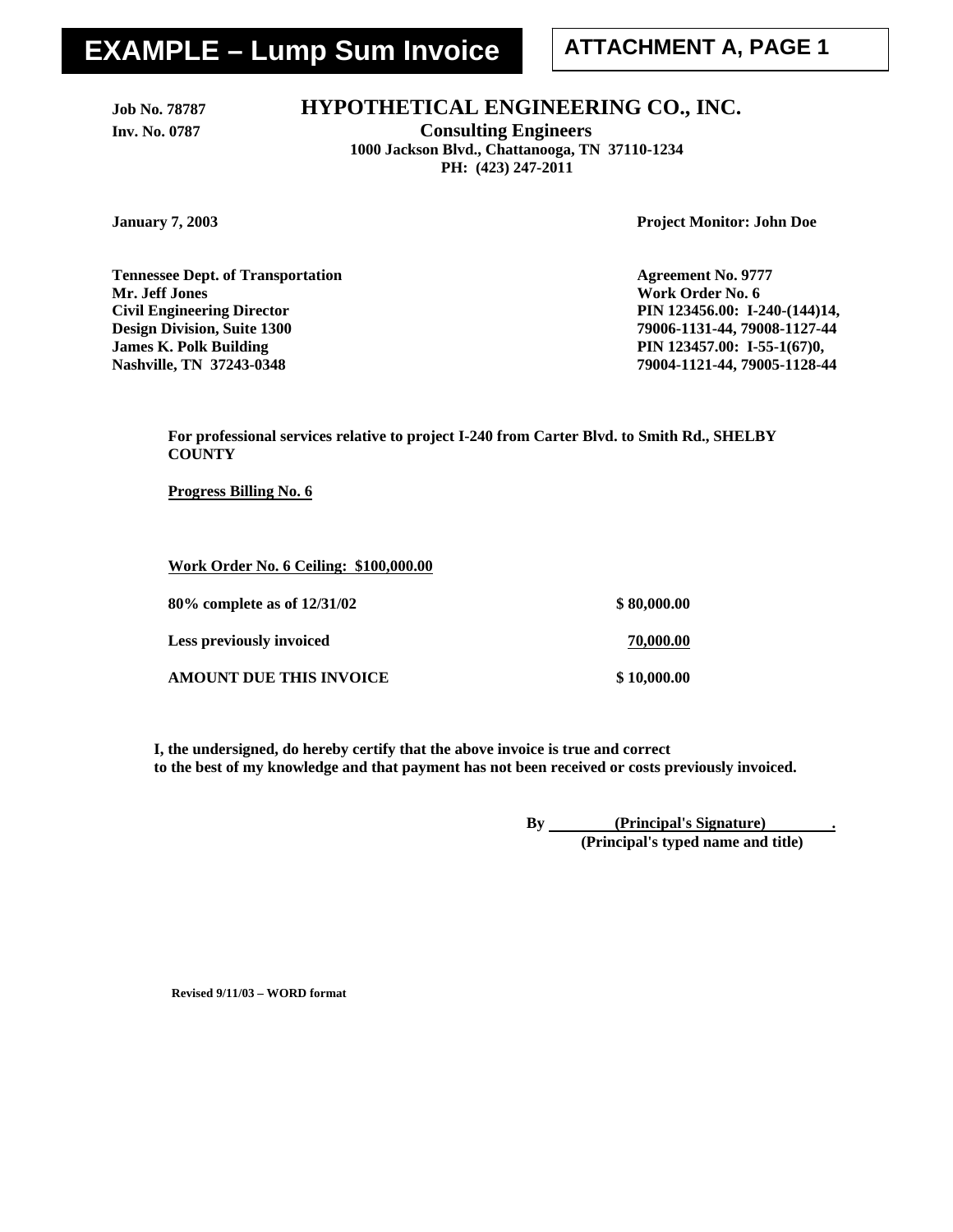# **EXAMPLE – Cost Plus Net Fee Invoice**

**ATTACHMENT A, PAGE 2** 

| HYPOTHETICAL ENGINEERING CO., INC.<br>Job No. 37281<br><b>Consulting Engineers</b><br>Inv. No. 0183 $\blacktriangledown$<br>1000 Jackson Blvd., Chattanooga, TN 37110-1234<br>CONSULTANT'S INHOUSE<br>PH: (423) 247-2011<br>PROJECT AND INVOICE NO.<br><b>ONLY IF CONTRACT IS A</b><br><b>January 7, 2003</b>                                           | <b>TDOT Project Monitor: John Doe</b>                                                                                                                                                                                                         |
|---------------------------------------------------------------------------------------------------------------------------------------------------------------------------------------------------------------------------------------------------------------------------------------------------------------------------------------------------------|-----------------------------------------------------------------------------------------------------------------------------------------------------------------------------------------------------------------------------------------------|
| <b>CONTINUING AGREEMENT</b><br><b>Tennessee Dept. of Transportation</b><br><b>Jeff Jones</b><br><b>Civil Engineering Director</b><br><b>Design Division, Suite 1300</b><br>A PIN relates to a route. Since an<br><b>James K. Polk Building</b><br>agreement can have more than one route, it<br>can have more than one PIN.<br>Nashville, TN 37243-0348 | FEDERAL PROJECT NO.<br><b>Agreement No. 9099</b><br>Work Order # (If Applicable)<br>PIN 123456.00: I-240-1(144)14,<br>79006-1131-44, 79008-1127-44<br>PIN 123457.00: I-55-1(67)0,<br>79004-1121-44, 79005-1128-44<br><b>STATE PROJECT NO.</b> |
| For professional services relative to project I-240 from Carter Blvd. to Smith Rd., SHELBY COUNTY                                                                                                                                                                                                                                                       |                                                                                                                                                                                                                                               |
| <b>Progress Billing No. 2</b>                                                                                                                                                                                                                                                                                                                           | Dec. 1, 2002 - Dec. 31, 2002                                                                                                                                                                                                                  |
| I. Direct Labor: (Per Schedule No. 1 attached)                                                                                                                                                                                                                                                                                                          | \$2,890.00                                                                                                                                                                                                                                    |
| II. Overhead: Payroll Additives and General<br>& Administrative (\$2,890.00 @ 100.00%)                                                                                                                                                                                                                                                                  | 2,890.00                                                                                                                                                                                                                                      |
| III. Direct Costs: (Per Schedule No. 2 attached)                                                                                                                                                                                                                                                                                                        | 114.00                                                                                                                                                                                                                                        |
| IV. Other Costs: (Per Schedule No. 1 - Premium Labor)<br>(Per Schedule No. 3 attached)                                                                                                                                                                                                                                                                  | 260.00<br>7,000.00                                                                                                                                                                                                                            |
| USUALLY SUB-CONSULTANT COSTS<br><b>SUBTOTAL</b>                                                                                                                                                                                                                                                                                                         | \$13,154.00                                                                                                                                                                                                                                   |
| V. Net Fee (6.0% completion of work per this<br>LABOR AND OVERHEAD<br>invoice X \$10,000 net fee ceiling<br>based upon attached progress report)                                                                                                                                                                                                        | NOT A PERCENTAGE OF DIRECT<br>600.00                                                                                                                                                                                                          |
| <b>AMOUNT DUE THIS INVOICE</b>                                                                                                                                                                                                                                                                                                                          | \$13,754.00                                                                                                                                                                                                                                   |
| <b>SUMMARY</b>                                                                                                                                                                                                                                                                                                                                          |                                                                                                                                                                                                                                               |
| <b>Contract Ceiling: \$200,000.00</b>                                                                                                                                                                                                                                                                                                                   |                                                                                                                                                                                                                                               |
| Total Invoiced through Dec. 31, 2002                                                                                                                                                                                                                                                                                                                    | \$50,000.00                                                                                                                                                                                                                                   |
| Less amount previously invoiced                                                                                                                                                                                                                                                                                                                         | 36,246.00                                                                                                                                                                                                                                     |
| <b>AMOUNT DUE THIS INVOICE</b>                                                                                                                                                                                                                                                                                                                          | <u>\$13,754.00</u>                                                                                                                                                                                                                            |
| I, the undersigned, do hereby certify that the above invoice is true and correct to the best of my knowledge and that payment<br>has not been received or costs previously invoiced.<br>By                                                                                                                                                              | (Principal's Signature)                                                                                                                                                                                                                       |

By <u>(Principal Solgname)</u><br>(Principal's typed name and title)

**Page 1 Revised 03/2/07 SB**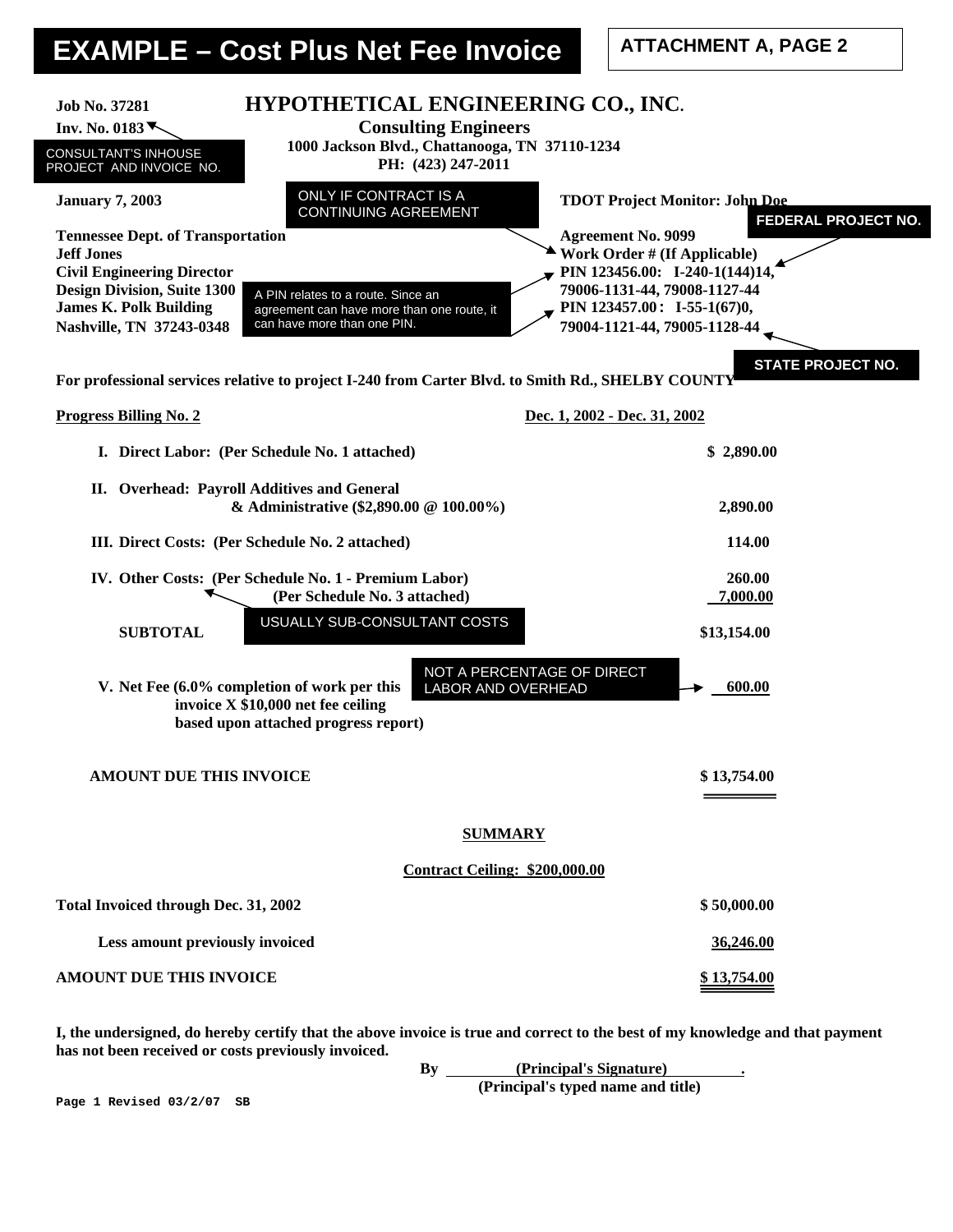## **EXAMPLE – Cost Plus Net Fee Invoice pg 2 ATTACHMENT A, PAGE 3**

 **Attachment A, Page 2 Contract No. 9099 Job No. 37281 Inv. No. 0183** 

## **SCHEDULE NO. 1**

|                                                                                                          |                                                                                                                                   | Rate                  | Tot                  |              |        | Overtime                                                                      |
|----------------------------------------------------------------------------------------------------------|-----------------------------------------------------------------------------------------------------------------------------------|-----------------------|----------------------|--------------|--------|-------------------------------------------------------------------------------|
| Employee                                                                                                 | Title                                                                                                                             | Per Hr.               | $Hrs.**$             | Amount       | Hrs.   | Amount                                                                        |
| Anderson, A. C.                                                                                          | Principal                                                                                                                         | 20.00                 | 20                   | 400.00<br>Ŝ. |        |                                                                               |
| Brown, B. D.                                                                                             | Engineer                                                                                                                          | 18.00                 | 60                   | 1,080.00     | 20     | \$<br>180.00                                                                  |
| Carr, C. E.                                                                                              | Jr. Engineer                                                                                                                      | 16.00                 | 50                   | 800.00       | 10     | 80.00                                                                         |
| Drake, D. F.                                                                                             | Designer                                                                                                                          | 13.00                 | 30                   | 390.00       |        |                                                                               |
| Earp, E. G.                                                                                              | CADD Tech                                                                                                                         | 8.00                  | 20                   | 160.00       |        |                                                                               |
| Fort, H. T.                                                                                              | Secretary                                                                                                                         | 6.00                  | 10                   | 60.00        |        |                                                                               |
| Subtotal (Premium Labor)<br>Subtotal (Direct Labor)<br><b>TOTAL</b>                                      | BREAKDOWN MAY ALSO BE BY TYPE OF<br>WORK E.G. SURVEYS, DESIGN, ETC.<br>BREAKDOWN OF LABOR COSTS BY PROJECT:                       |                       |                      | \$2,890.00   |        | \$.<br>260.00<br>\$2,890.00<br>$$3,150.00*$                                   |
|                                                                                                          |                                                                                                                                   |                       |                      |              |        |                                                                               |
| 79006-1131-44:                                                                                           | \$<br>900.00                                                                                                                      |                       | 79004-1121-44:       | \$.          | 775.00 |                                                                               |
| $79008 - 1127 - 44:$                                                                                     | \$<br>700.00                                                                                                                      |                       | $79005 - 1128 - 44:$ | \$           | 775.00 |                                                                               |
| $I-240-1(144)14:$                                                                                        | \$1,600.00                                                                                                                        |                       | $I-55-1(67)0:$       | \$1,550.00   |        |                                                                               |
|                                                                                                          | Tot. Hrs. = Direct Labor Hrs. + Premium Labor Hrs.                                                                                |                       |                      |              |        |                                                                               |
| CALCULATIONS FOR MILEAGE, MEALS, LODGING<br>AND LARGE EXPENSES MUST SHOWN AS<br><b>ILLUSTRATED BELOW</b> |                                                                                                                                   |                       |                      |              |        | INDIVIDUAL MEAL CALCULATIONS ONLY IF<br>APPLICABLE - SEE PG 7 OF TRAVEL REGS. |
|                                                                                                          |                                                                                                                                   | <b>SCHEDULE NO. 2</b> |                      |              |        |                                                                               |
| Automobile (480 mi. @ \$.10 per mi.)<br>Lodging (1 person x 1 night x \$50.00/night attending            |                                                                                                                                   |                       |                      |              |        | \$<br>48.00<br>50.00                                                          |
| Meals (1 person x 1 day x \$16.00 per diem)                                                              | conference in Nashville)                                                                                                          |                       |                      |              |        | 16.00                                                                         |
| TOTAL                                                                                                    | Rates used above are for example purposes only. ALWAYS check<br>Travel Regs for VALID current rates on Mileage, Meals and Lodging |                       |                      |              |        | \$<br>114.00*                                                                 |
| * BREAKDOWN OF DIRECT COSTS BY PROJECT:                                                                  |                                                                                                                                   |                       |                      |              |        |                                                                               |
| 79006-1131-44:                                                                                           | 20.00<br>\$                                                                                                                       |                       | $79004 - 1121 - 44:$ | \$           | 30.00  |                                                                               |
| 79008-1127-44:                                                                                           | \$<br>34.00                                                                                                                       |                       | $79005 - 1128 - 44:$ | \$           | 30.00  |                                                                               |
| $I-240-1(144)14:$                                                                                        | \$<br>54.00                                                                                                                       | $I-55-1(67)0:$        |                      | \$           | 60.00  |                                                                               |
| <b>TYPICALLY, SCHEDULE 3 IS USED FOR SUB-</b><br><b>CONSULTANT SERVICES</b>                              |                                                                                                                                   | <b>SCHEDULE NO. 3</b> |                      |              |        |                                                                               |
| Aerial Photography (Eastern Aerial Surveys, Inc. - copy of                                               | invoice attached)                                                                                                                 |                       |                      |              |        | \$3,000.00                                                                    |
| Subsurface Investigations, Evaluation Reports<br>(M. R. Ross, Inc. - copy of invoice attached)           |                                                                                                                                   |                       |                      |              |        | \$4,000.00                                                                    |
|                                                                                                          |                                                                                                                                   |                       |                      |              |        |                                                                               |
| <b>TOTAL</b>                                                                                             |                                                                                                                                   |                       |                      |              |        | $$7,000.00*$                                                                  |
| * BREAKDOWN OF OTHER COSTS BY PROJECT:                                                                   |                                                                                                                                   |                       |                      |              |        |                                                                               |
| 79006-1131-44:                                                                                           | \$2,000.00                                                                                                                        |                       | $79004 - 1121 - 44:$ | \$1,000.00   |        |                                                                               |
| 79008-1127-44:                                                                                           | \$3,000.00                                                                                                                        |                       | 79005-1128-44:       | \$1,000.00   |        |                                                                               |
| $I-240-1(144)14:$                                                                                        | \$5,000.00                                                                                                                        |                       | $I-55-1(67)0:$       | \$2,000.00   |        |                                                                               |

**Page 2 Revised 03/2/07 SB**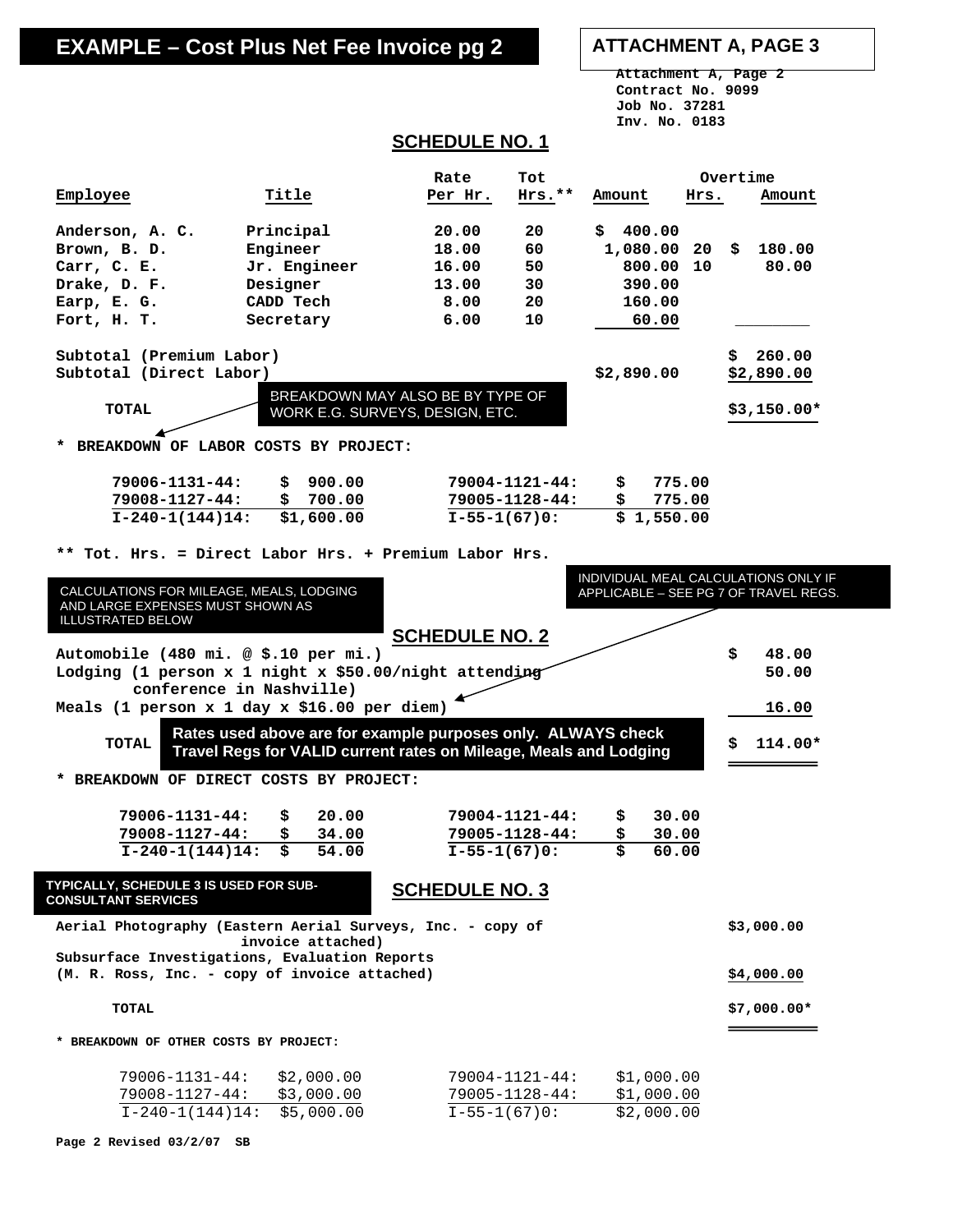#### ATTACHMENT A, PAGE 4

XYZ CONSULTANTS, INC. 110 North Third Street P.O. Box 159 Selmer, Tennessee 38375

September 27, 2001

Tennessee Department of Transportation Regional Transportation Manager 2 P.O. Box 429 Jackson, TN 38302-0429

Re: State Project No. - 55002-2225-14 Federal Project No. - NH-5(35) McNairy County, Billing XYZ Consultants, Inc.

Dear Sir:

In accordance with State Agreement No. 0076, we have completed the following services:

Relocations have been completed on the following tracts:

| 1. Tract 006, Julia Howell, Owner  \$145.00 |  |
|---------------------------------------------|--|
|                                             |  |
| 3. Tract 016, Pam Wicker, Tenant  \$145.00  |  |

Submitted claim forms for business relocation on the following tracts:

| 1. Tract 016, R and R Sales, Tenant  \$580.00   |  |
|-------------------------------------------------|--|
| 2. Tract 016, Redmon Lime Co., Tenant  \$580.00 |  |
|                                                 |  |
| 4. Tract 069, Hwy. 45 Sawmill, Owner  \$580.00  |  |

A business relocation has been completed on the following tract:

1. Tract 021, Good Times, Tenant .................................. \$145.00

Negotiations have been completed on the following tracts:

The following tracts have been closed:

A check in the amount of \$\_\_\_\_\_\_\_\_\_\_\_ made payable to XYZ Consultants, Inc. will be appreciated.

Sincerely,

By. (Principal's Signature) (Principal's typed name and title)

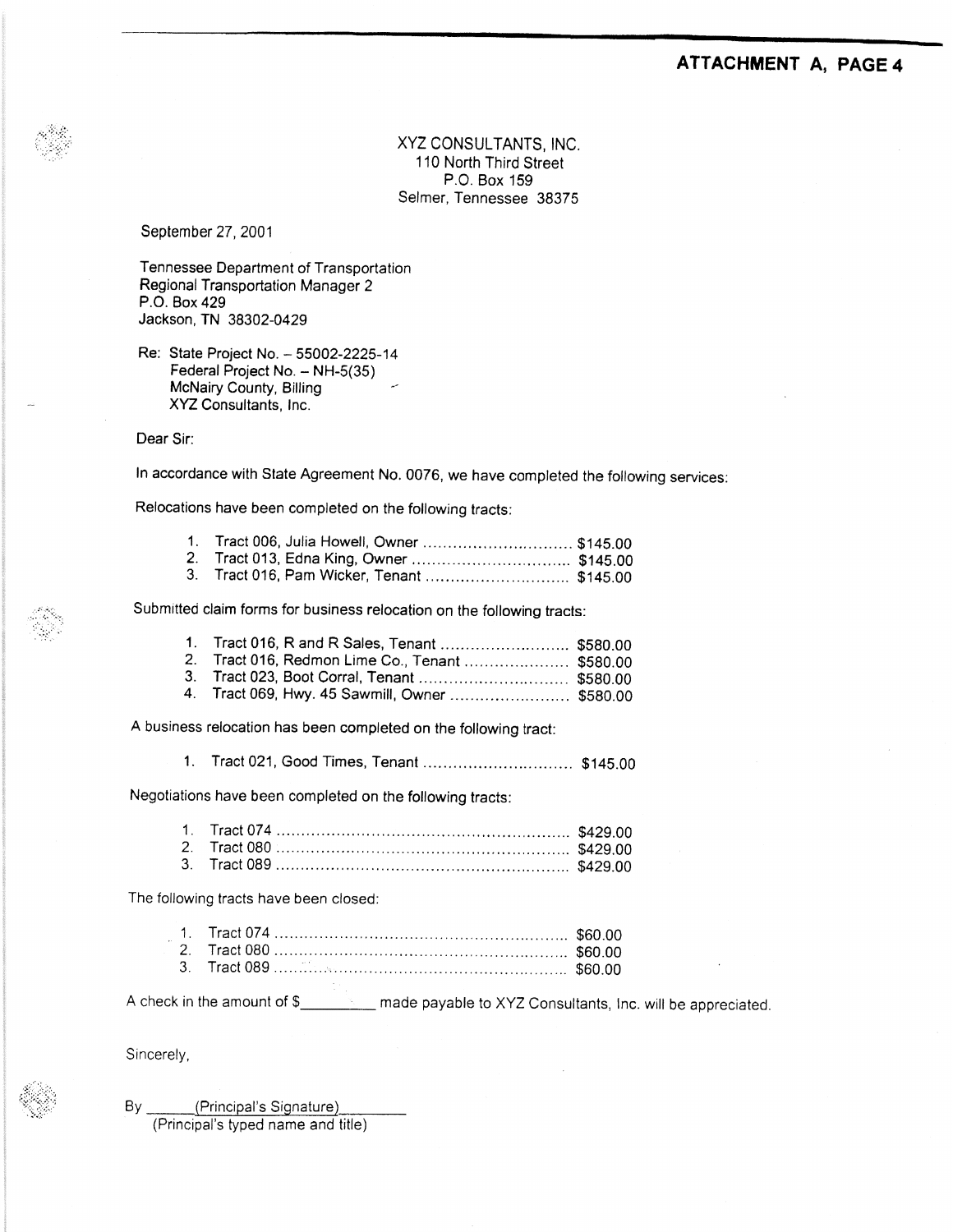## ATTACHMENT A, PAGE 5

## **ABC APPRAISAL**

September 27, 2001

Tennessee Department of Transportation Regional Chief Appraiser 4005 Cromwell Rd. Chattanooga, TN 37422

State Project No. - 21001-2255-14 Federal Project No. - STP-26(8) DeKalb County

Dear Sir:

The following appraisals have been completed for DeKalb County and are submitted for payment.

## **APPRAISAL INVOICE**

| Tract | Fee        | AMT. Due              |
|-------|------------|-----------------------|
| 16    | \$2,500.00 | 70% \$1,750.00        |
| 21A   | \$3,000.00 | \$2,100.00            |
| 32    | \$2,000.00 | \$1,400.00            |
|       |            | TOTAL DUE  \$5,250.00 |

Sincerely,

 $By$ <sub>--</sub> (Appraisers Signature) (Appraisers typed name and title) (Appraisers License No.)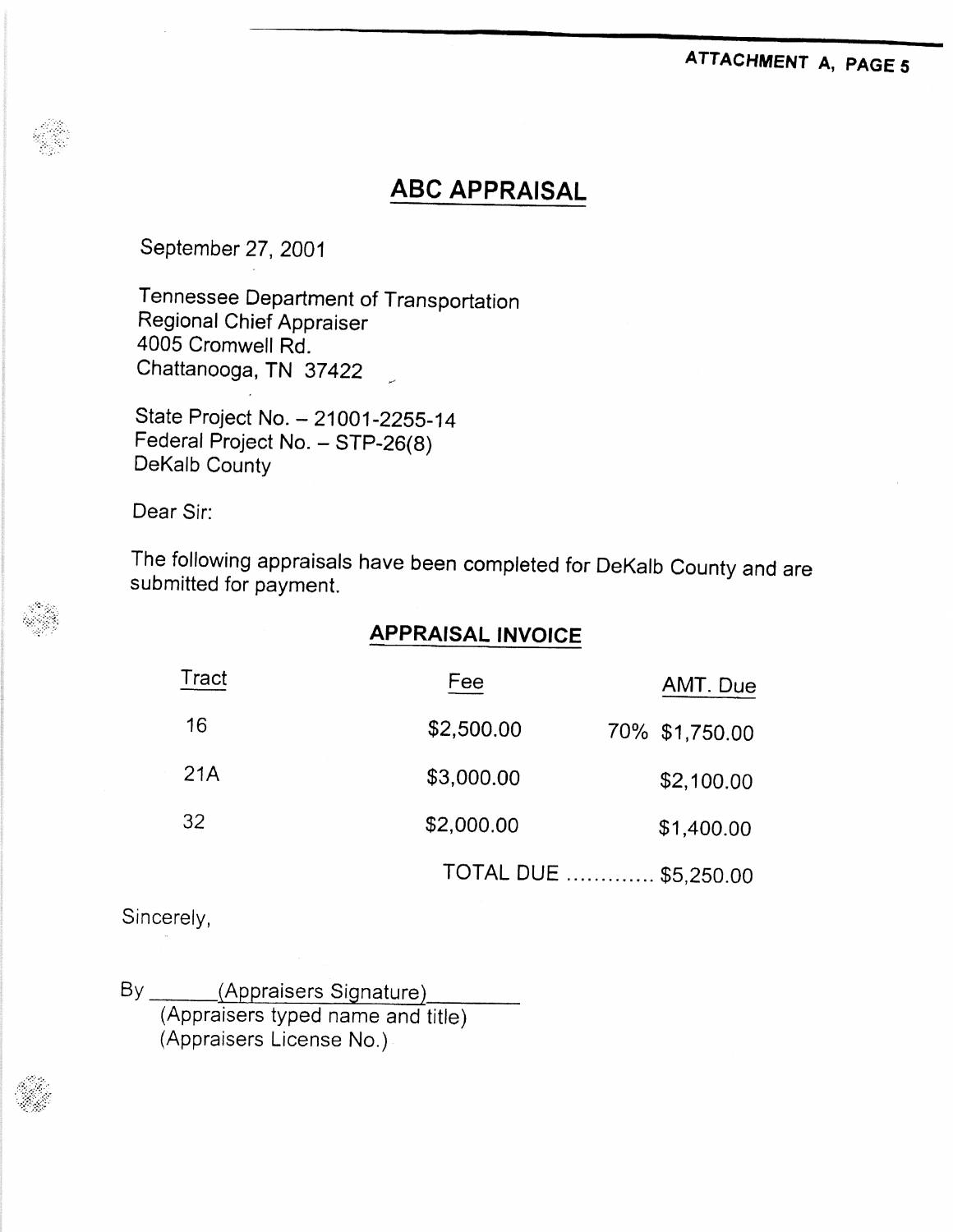## ATTACHMENT A, PAGE 6

Right-or-Way Solutions, LLC 6220 Greenlee Suite #1 Arlington, Tennessee 38002

## **Bill To**

Tennessee Department of Transportation Regional Transportation Manager 2 P.O. Box 22368 Chattanooga, TN 37422-2368

Re: State Project No. - 21001-2255-14 Federal Project No. - STP-26(8) DeKalb County

| <b>ITEM</b>   | <b>DESCRIPTION</b>             | QIY         | <b>RATE</b> | <b>SERVICED</b> | <b>AMOUNT</b> |
|---------------|--------------------------------|-------------|-------------|-----------------|---------------|
| Closings      | Closing Completed; Tract 1A    | 1           | 150.00      |                 | 150.00        |
| Closings      | Closing Completed; Tract 44    | 1           | 150.00      |                 | 150.00        |
| Closings      | Closing Completed; Tract 56    | 1           | 150.00      |                 | 150.00        |
| Condemnations | Tract Condemnations; Tract 80  | 1           | 825.00      |                 | 825.00        |
| Condemnations | Tract Condemnations; Tract 92  | 1           | 825.00      |                 | 825.00        |
| Condemnations | Tract Condemnations; Tract 112 | $\mathbf 1$ | 825.00      |                 | 825.00        |
| Condemnations | Tract Condemnations; Tract 132 |             | 825.00      |                 | 825.00        |
| Condemnations | Tract Condemnations; Tract 133 | 1           | 825.00      |                 | 825.00        |
|               |                                |             |             |                 |               |

**TOTAL** 

4,575.00

By (Principal's Signature)<br>(Principal's typed name and title)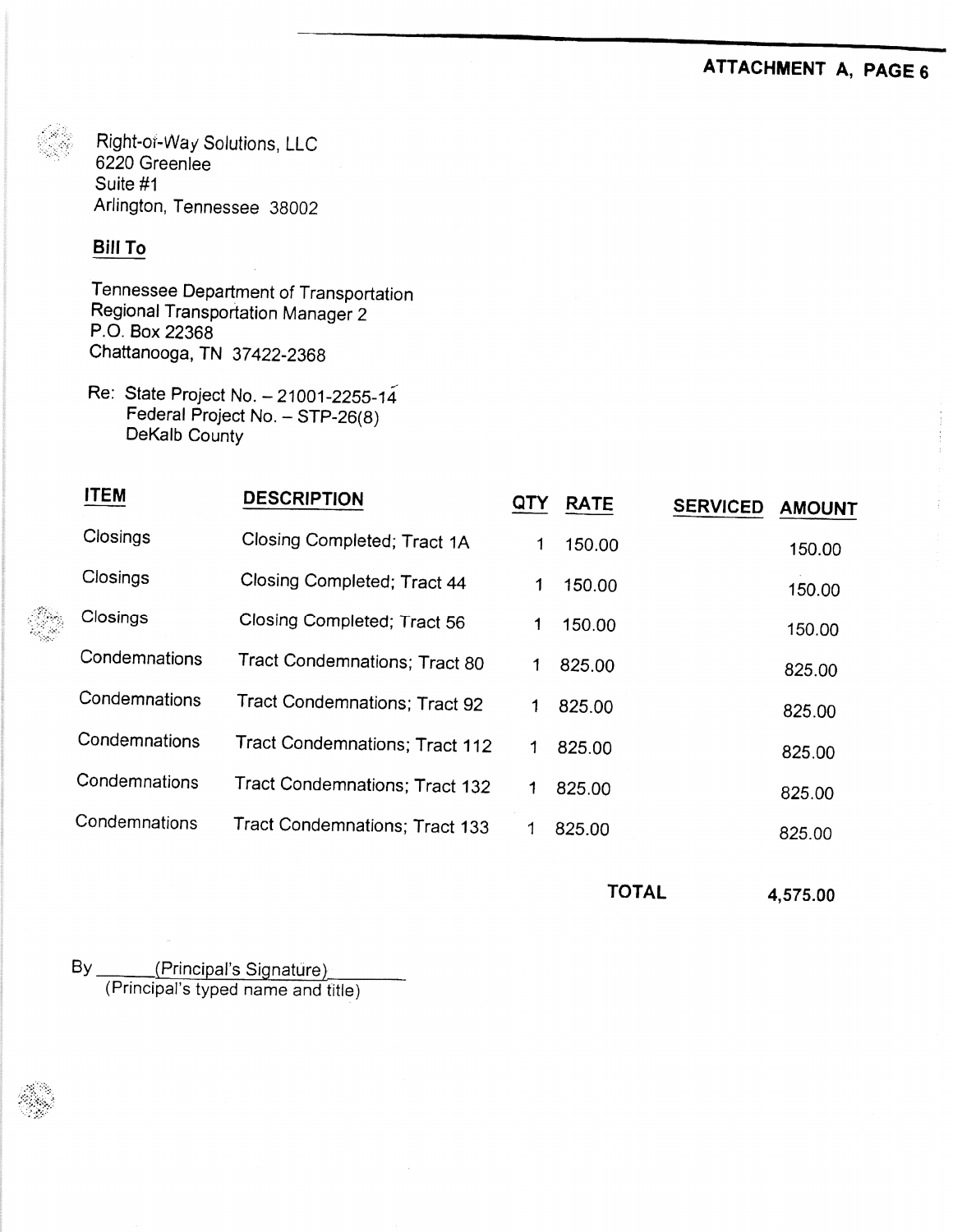

## **STATE OF TENNESSEE DEPARTMENT OF TRANSPORTATION**

**505 Deaderick Street Suite 1300 James K. Polk Building NASHVILLE TN 37243-0348** 

|                                |                            | (DATE) ____________________________                                                                                                                                                                                                                                                                 |  |
|--------------------------------|----------------------------|-----------------------------------------------------------------------------------------------------------------------------------------------------------------------------------------------------------------------------------------------------------------------------------------------------|--|
| CONSULTANT:<br><b>ADDRESS:</b> |                            |                                                                                                                                                                                                                                                                                                     |  |
|                                | SUBJECT: COMPLETION NOTICE | Agreement No. ______________ Work Order #________ (if applicable)<br>Description: Later and Contract and Contract and Contract and Contract and Contract and Contract and Contract and Contract and Contract and Contract and Contract and Contract and Contract and Contract and Contract and Cont |  |
|                                | County:                    |                                                                                                                                                                                                                                                                                                     |  |

Dear M\_. \_\_\_\_\_\_\_\_\_\_\_\_\_\_\_\_:

This letter is to advise you that your firm has satisfactorily performed the work outlined under the subject contract or work order. You should submit your final invoice for this contract/work order as soon as possible.

*If a retainage has been held for this contract, and a retainage invoice is not received within 90 days of this notification, this office requests that the Division of Finance release all retainage on this contract or work order.* 

*(If applicable)* Current records show \$\_\_\_\_\_\_\_ is being held in retainage (if applicable).

 $\frac{1}{\sqrt{2\pi}}$  ,  $\frac{1}{\sqrt{2\pi}}$  ,  $\frac{1}{\sqrt{2\pi}}$  ,  $\frac{1}{\sqrt{2\pi}}$  ,  $\frac{1}{\sqrt{2\pi}}$  ,  $\frac{1}{\sqrt{2\pi}}$  ,  $\frac{1}{\sqrt{2\pi}}$  ,  $\frac{1}{\sqrt{2\pi}}$  ,  $\frac{1}{\sqrt{2\pi}}$  ,  $\frac{1}{\sqrt{2\pi}}$  ,  $\frac{1}{\sqrt{2\pi}}$  ,  $\frac{1}{\sqrt{2\pi}}$  ,  $\frac{1}{\sqrt{2\pi}}$  ,

If you have any questions, please contact this office.

Sincerely,

Project Manager

 $\frac{\ }{\ }$ 

cc: Program Development & Administration Division Finance Division Design Division Manager Design Division Contract Section

Revised 2/16/2007 SB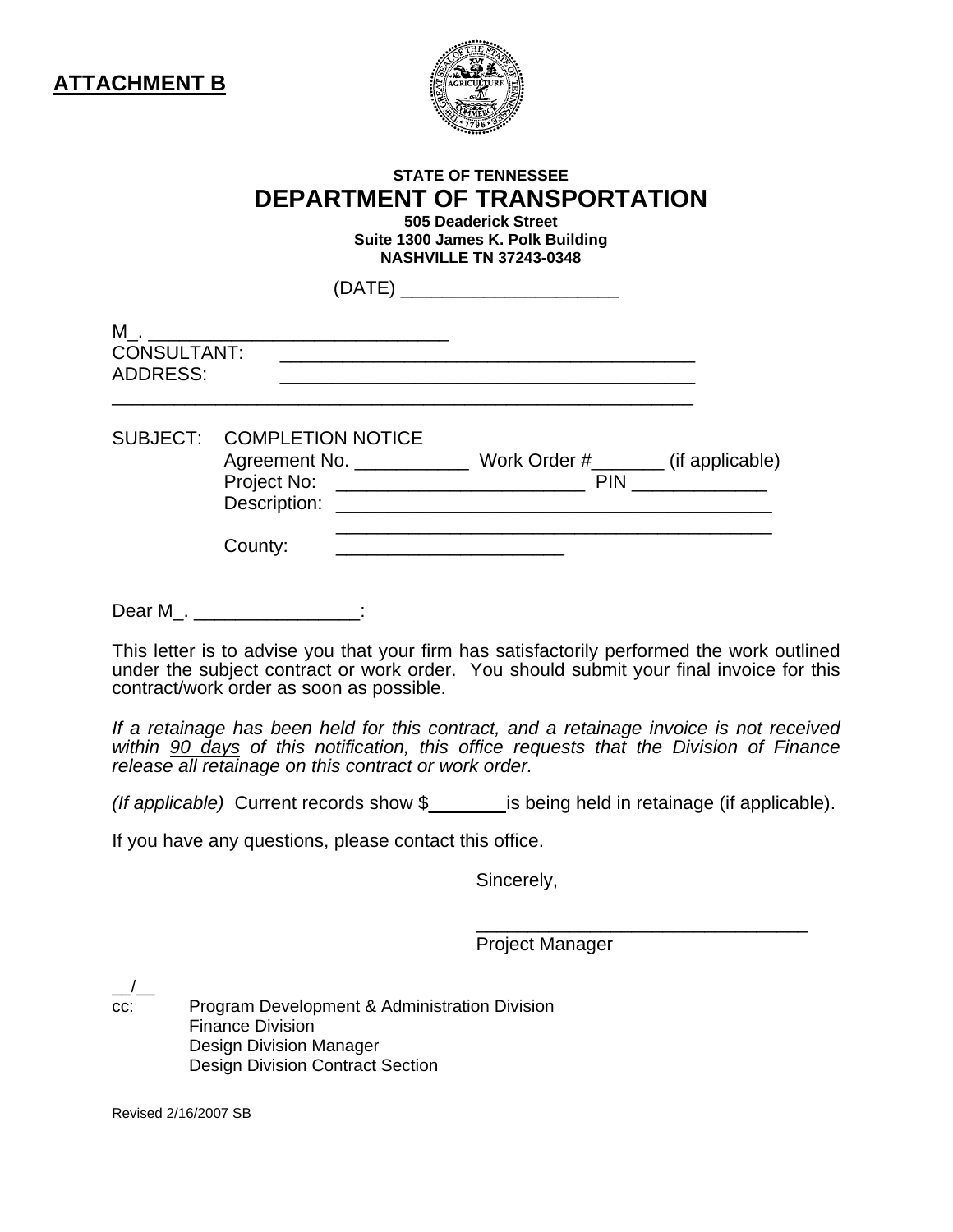## **Policy 301-01**

## **ATTACHMENT C**

## **POLICY FOR STANDARD PROCUREMENT OF ENGINEERING AND TECHNICAL SERVICES**

### **Vehicle Reimbursement Schedule**

For all projects except Construction Engineering and Inspection (CEI), the consultant shall be reimbursed at the rate specified in the State of Tennessee Comprehensive Travel Regulations in effect at the time the cost was incurred.

For CEI projects, the consultant shall be reimbursed at the rate of \$27.00 per day for compact trucks used on the Department's (TDOT's) projects. For full sized pick-up trucks used on the Department's projects, the consultant shall be reimbursed at the rate of \$30.25 per day.

Rate changes are approved:  $\sum_{\alpha}$ 

 $k/(3)$ 

**TDOT Chief Engineer**